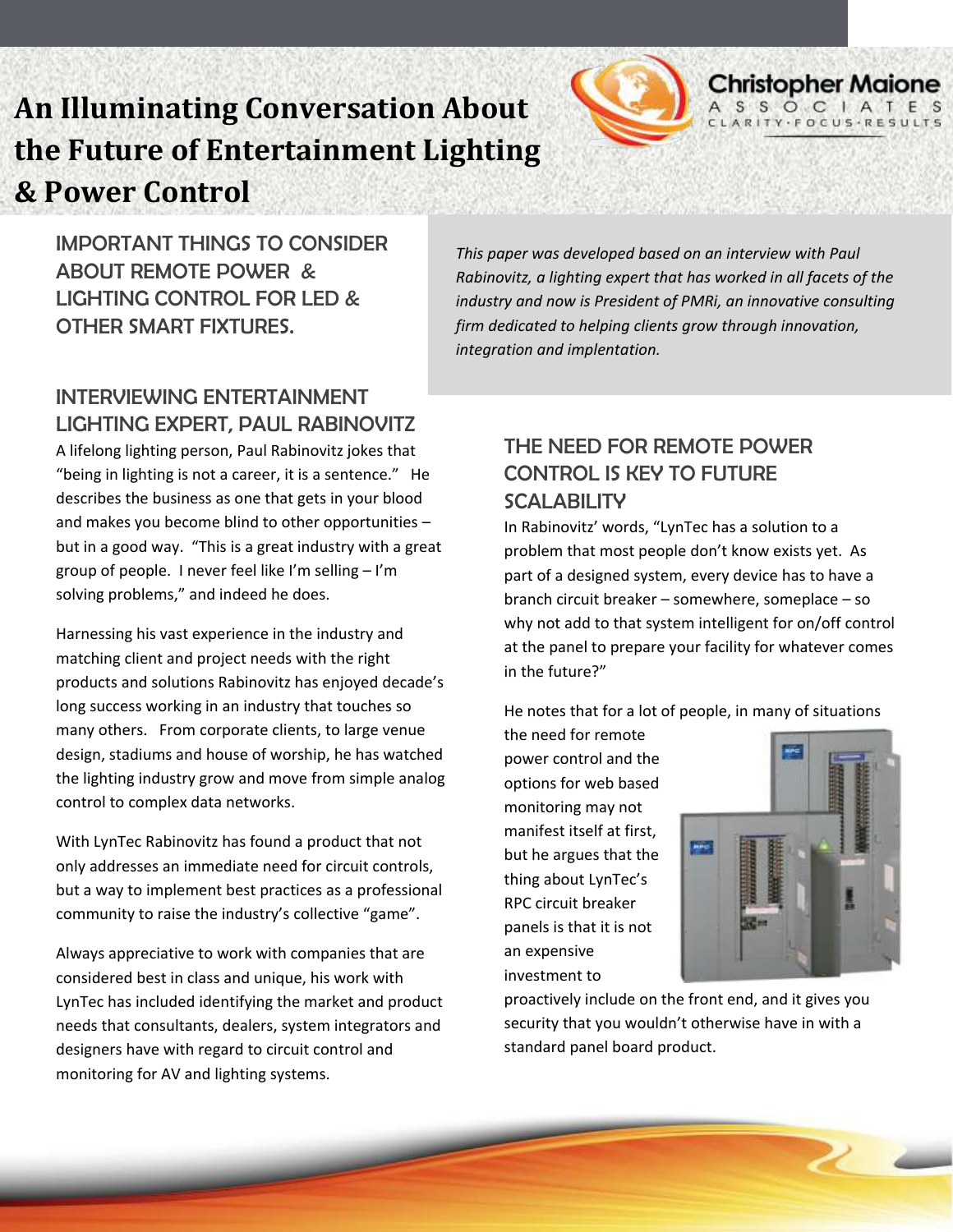# OUR Q&A BEGINS

# **Q. You've had a lifelong career in lighting and now you are the president of your own firm, can you tell us more about PMRi?**

**A.** I started in the lighting business in 1980 – so I have over 32 years of experience working for companies like Teatronics, Xenotech and Strong as well as experience owning my own custom products manufacturing and design firm.

I have a deep understanding of the lighting industry and have enjoyed watching it evolve and grow. I have started my own consulting firm called PMRi. The P is for Product, the M for Marketing and the R for Relationships.

PMRi has its goal to help a variety of industry players be the best they can be. We do this through innovation, integration and implementation, that is what the "i" stands for in the name. We help clients by allowing them access to our expertise. In this way you can benefit from our experience without having to pay a salary and benefits package to a full time hire.

# **Q. LynTec contacted you about working with them. Can you tell us more about this?**

**A.** I have been working on LynTec's behalf contacting lighting dealers around the country about on/off control and this has been a very interesting data gathering process. As I meet with dealers, integrators and consultants, we talk about lighting control and the movement from dimmers to on/off controls. It is amazing how many disaster stories these professionals have about projects that did not utilize on/off controls to monitor equipment.

# **Q. You mentioned that there is a huge problem we face as an industry with regard to smart fixtures. What is your take on this?**

**A.** You cannot install a smart fixture, power it 24/7 and expect it to last forever. This is a misstep – oversight – by the lighting designers and facility designers to recognize the fact that this isn't like a fridge that can run all day and all night – we have to have to have power control to promote the longevity of the equipment.

# **Q. Why is power control so important and do you really have to power down the fixture completely?**

**A.** When you don't have a way to completely power down and a sequential system for bringing systems back to life, you have issues.



# ABOUT PMRI

PMRi is dedicated to helping clients develop the optimum mix of products, marketing and relationships to help them grow and prosper. Their mission is to use their 30+ years of product development experience and marketing knowhow to launch new products, invigorate current products and processes to meet the challenges of today's difficult marketplace. They focus on innovation, integration and implementation and take a holistic view of the product life cycle and the marketing effort.



# ABOUT PAUL RABINOVITZ

After working for a wide range of leading entertainment lighting companies, Paul opened PRMi to promote next-generation products and processes to a host of industries.

His firm's areas of expertise include: product development, marketing, relationship building, tradeshow management and design, website design, collateral materials, contract manufacturing, strategic planning, sales management and business development.

To contact Paul, reach him at pmri@pmri.biz.

Contact Paul at pmri@pmri.biz.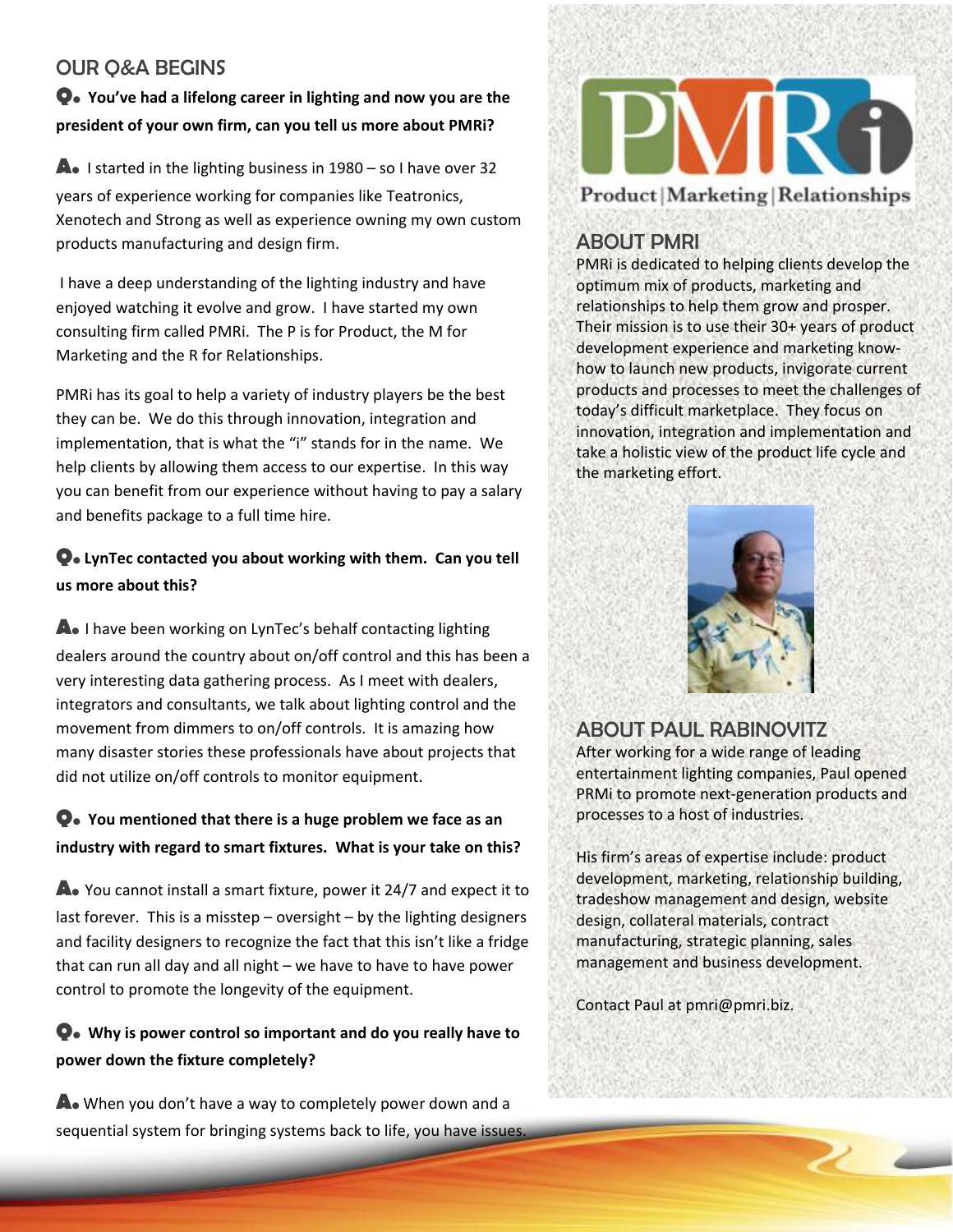Fixtures have microprocessors which have power supplies, and these power supplies generate heat. Even though fixtures are set to operate at a zero levels they never really cool. So regardless of what the lifetime you've been promised for a fixture's light source, you will never achieve that useful lifetime because you are running the equipment continuously.

When a manufacturer tells you that this LED light source will likely last 50,000 hours – they probably have the test data to back that up. However the supporting components, things like fans and power supplies don't have the same longevity.

Fans and power supplies have notoriously low mean times between failures. People are blinded by focusing on the LED's lifetime ratings – but they miss the entire fixtures' rating. For certain, clients will be very disappointed down the road when they have only used their equipment periodically or for a portion of the expected lifetime and the fans and power supplies die.

#### ABOUT LYNTEC

*LynTec brings to market electrical protection and circuit switching capabilities in the same enclosures. In doing so, the company has always found ways to save space, lower system installation costs and build trusted relationships with audio system and lighting designers. Its expansion into electrical and lighting controls, and now its growth into expanded lighting control, energy monitoring, built in power conditioning, and mobile applications continues to position the company as a leading resource for the AV and lighting industries and an integral partner for sustainable energy practices. For more information visit www.LynTec.com.*

 $\sim$   $\sim$ 

#### **Q. So what is the fix? How do we help designers better prepare their installs and their clients for this?**

**A.** Fixtures have to be evaluated by their total ability to operate – not by the fact that one of their components is listed to last 25,000 – 50,000 hours.

#### **Q. Wouldn't the dealer appreciate the opportunity to get back in front of a client after a failure so that they can repair or replace equipment?**

**A.** Ultimately an unsatisfied customer is an unhappy customer so after you sold them on the long life of LED's now you have to face them three years later to explain why the power supplies or the fans need to be replaced. This damages your credibility and hurts the industry. Being proactive and planning for the ability to power down fixtures at the circuit breaker level can extend the life of the installed hardware. Clients need to know this, and designers and consultants need to include this functionality in their designs.

#### **Q.: So this brings up the classic debate since the beginning of electronics, is it harder on the fixture when you constantly power up and power down versus leaving it on?**

**A.** Manufacturers that in the past have said turn them on and leave them on, have now shifted their positions and most manufacturers says there is no real difference in mean time between failures. I've always been of the belief that you turn something off when you're not using it. You will always have some kind of surge or other event when you are powering up and powering down product – but overall, you need to make the call based on utility. If you are only using the fixture or system 15 % of the time, you should lean more to the decision of turning it off.



240 Main Street | Suite 611 | Northport, NY | 11768 | 631.759.0357 www.chrismaione.com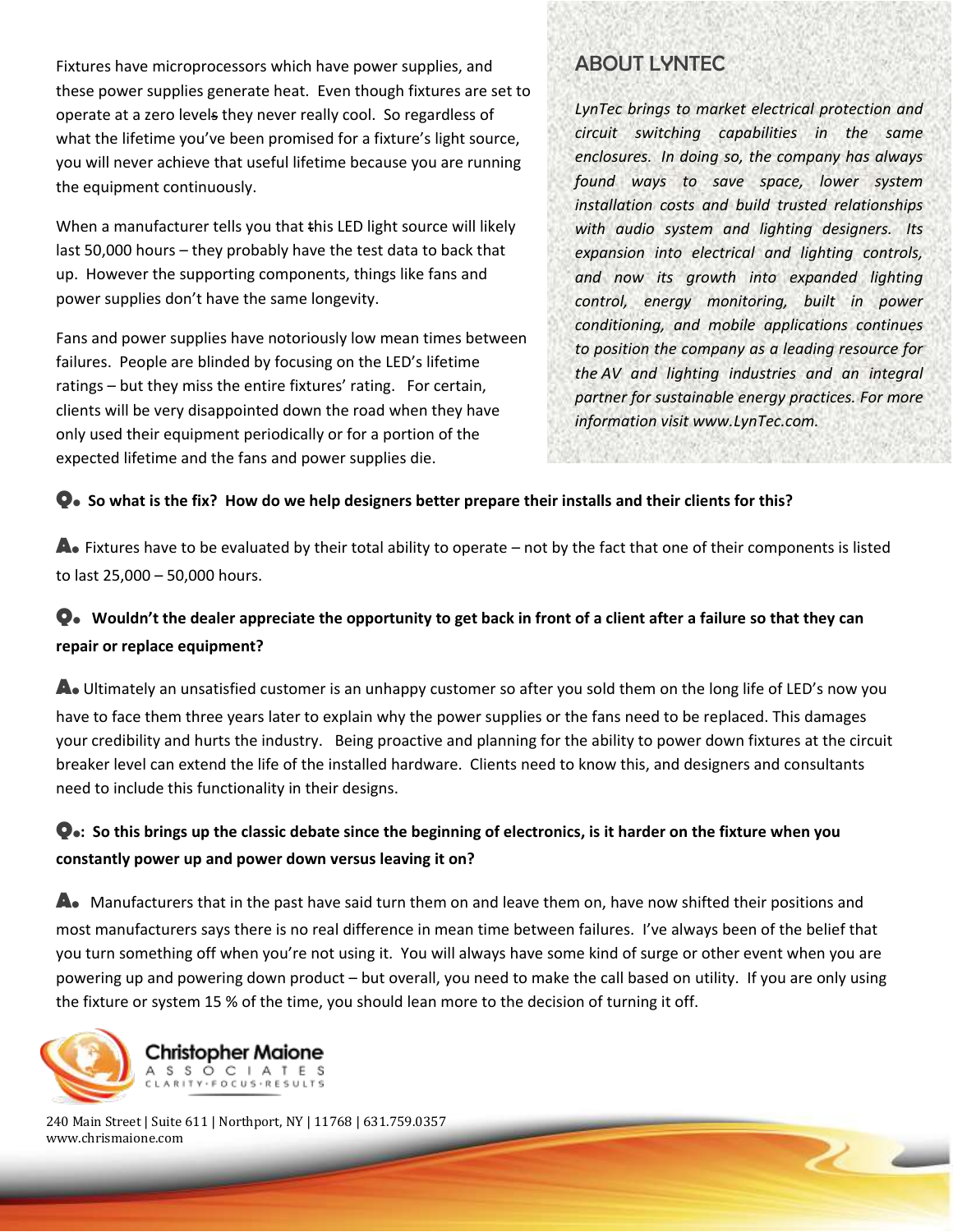**Q. Future proofing and planning ahead with regard to panel circuitry and lighting controls is key. Can you tell us why?**

**A.** If you don't put the capability in from the beginning – then you don't have the ability to do it easily later. Electrical circuit retrofits can be a nightmare and expensive if you don't do it upfront.

Just think about it, you bought this new lighting rig because you wanted to save energy – holding wattage is low, but it adds up over time. Now, a storm comes, lightning strikes and you get hit with a big surge, your equipment takes the hit and you're left with damaged goods. Now had your equipment been on circuits that could be set and controlled remotely, you would have been able to completely power down and disconnect the system and avoided any damage to your systems.

### **Q. Why is the web based monitoring a value add for designers, installers and for clients?**

**A.** Having LynTec's RPC as your intelligent circuit breaker system is the best way for a facility to manage for today and tomorrow because it has so much flexibility. You save on install costs because you can locate everything in one panel and it allows you to deal with what comes along this year, next year and for years after. Being able to see the system and work with it through the web based access saves time and money.

#### **Q.: If this kind of control is so important, are the dealers being receptive to its inclusion?**

**A.** Yes and no, it's a little convoluted. There are lots of people that "get" LynTec and their philosophy for circuit control, but they are caught in a catch 22 – they understand the value, but sometimes since the owners don't know it is available, no one is asking for it.

This is where truly innovative products, like LynTec's can get stuck in the middle. Demand must be generated through the education of its value to the end user, but then we need a support structure in our consultants, designers, dealers and installers that can spec, design, sell and install the solution.

Once a designer says that he wants a controllable circuit breaker panel there has to be someone that steps up and says yes, we can provide you the panel and program it after it is installed.

#### **Q. What do you think is the consultants' role in spreading this best practice?**

**A.** Consultants are already open to designing at the mechanical and electrical engineering level so it is very easy for them to incorporate in their practices designs that start at the panel not after the panel. From a design perspective, if they accept it as a standard practice, the rest of our lighting and AV communities will follow.

#### **Q. What is the best way for designers to incorporate the kind of scalability that circuit breaker control like LynTec's RPC provides?**

**A.** There are many views of technical power but traditionally lighting and audio designers just assume there is power and start their designs just AFTER the panel board. The key is this, and it is CRITICAL – you have to include the panel board in your design specifications.

When dealing with advanced lighting and audio systems, a clients' power situation and their equipment is so much more involved than the power requirements for the facility's bathroom lights or kitchen fridge. The client has made a substantial investment in lighting and/or AV equipment – you have got to help them understand the importance of protecting these investments.

# FINAL THOUGHTS

It is clear to see that the smart way is to think about systems is holistically and that includes the circuit breaker panel. The LynTec product really positions a facility to manage power and connected loads for the long run and enables them to control and monitor equipment to increase the longevity of overall systems and their performance.

 $\overline{\phantom{a}}$